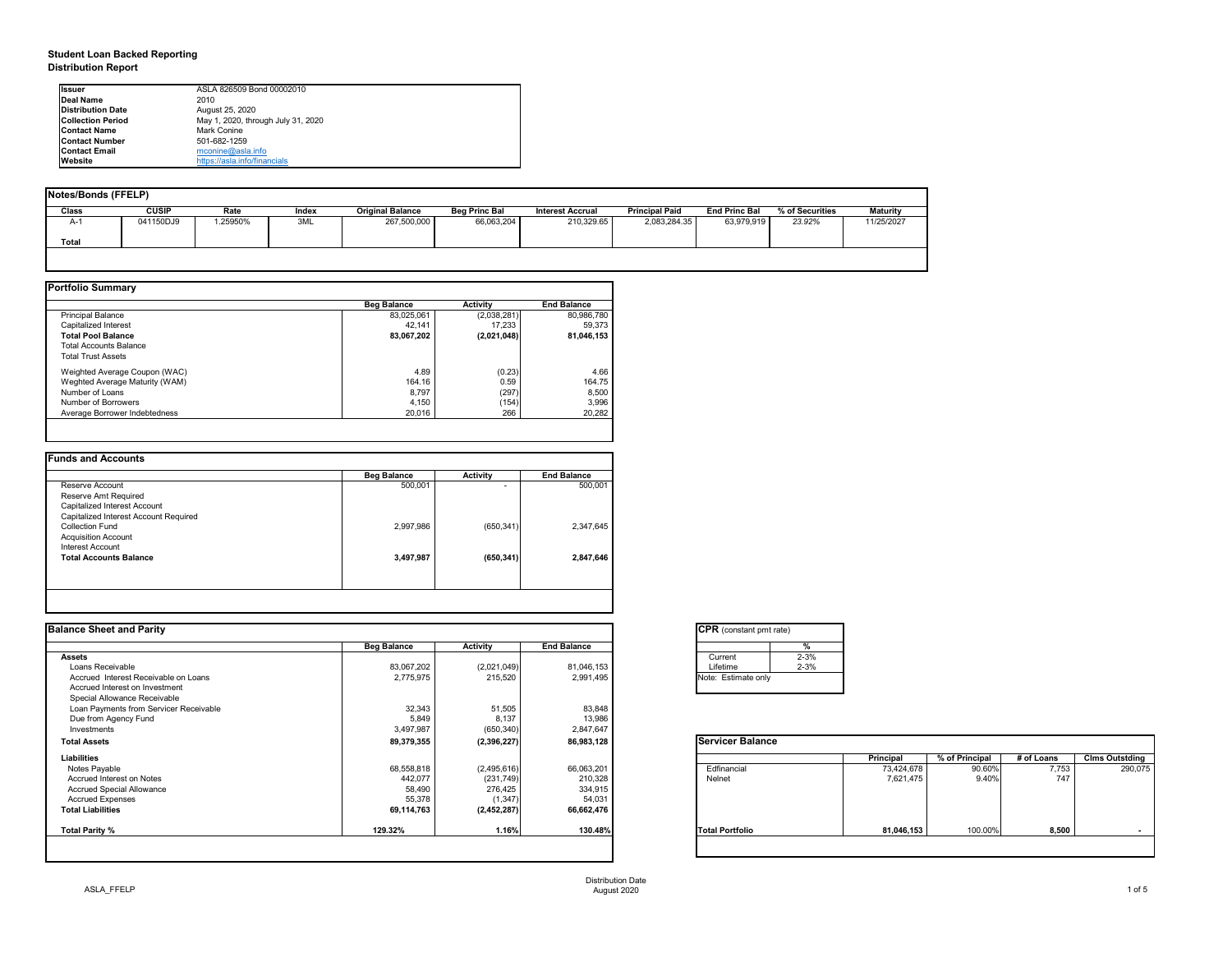## **Student Loan Backed Reporting Distribution Report**

|                           |                  | # of Loans    |                  | <b>Principal</b> |                  | % of Principal |                  | <b>WAC</b>    |                  | <b>WARM</b>   |
|---------------------------|------------------|---------------|------------------|------------------|------------------|----------------|------------------|---------------|------------------|---------------|
|                           | <b>Beginning</b> | <b>Ending</b> | <b>Beginning</b> | <b>Ending</b>    | <b>Beginning</b> | <b>Ending</b>  | <b>Beginning</b> | <b>Ending</b> | <b>Beginning</b> | <b>Ending</b> |
| In School                 |                  |               | 4,434            | 4,434            | 0.01%            | 0.01%          | 4.66             | 2.43          | 120.00           | 120.00        |
| Grace                     |                  |               |                  |                  |                  |                |                  |               |                  |               |
| Repayment                 |                  |               |                  |                  |                  |                |                  |               |                  |               |
| Current                   | 6,311            | 6,348         | 61,607,000       | 62,630,648       | 74.17%           | 77.28%         | 4.79             | 4.58          | 166.10           | 165.22        |
| 31-60 Days Delinquent     | 133              | 151           | 1,014,666        | 913,327          | 1.22%            | 1.13%          | 4.32             | 4.98          | 158.54           | 144.61        |
| 61-90 Days Delinquent     | 86               | 82            | 604,805          | 847,117          | 0.73%            | 1.05%          | 4.78             | 5.52          | 153.83           | 192.03        |
| 91-120 Days Delingent     | 73               | 82            | 642,890          | 586,696          | 0.77%            | 0.72%          | 6.37             | 4.12          | 138.05           | 138.88        |
| 121-180 Days Delinquent   | 93               | 72            | 611,644          | 570,220          | 0.74%            | 0.70%          | 5.42             | 3.92          | 156.19           | 182.16        |
| 181-270 Days Delinquent   | 156              | 91            | 1,160,369        | 723,250          | 1.40%            | 0.89%          | 5.47             | 5.15          | 135.44           | 151.32        |
| 271+ Days Delinquent      | 17               | 37            | 70,692           | 411,448          | 0.09%            | 0.51%          | 5.52             | 5.27          | 102.61           | 125.95        |
| <b>Total Repayment</b>    | 6,869            | 6,863         | 65,712,065       | 66,682,705       | 79.11%           | 82.28%         | 4.82             | 4.60          | 164.81           | 164.76        |
| Forbearance               | 1,273            | 1,063         | 12,927,252       | 10,342,036       | 15.56%           | 12.76%         | 5.20             | 5.07          | 163.61           | 167.82        |
| Deferment                 | 620              | 520           | 4,006,230        | 3,726,902        | 4.82%            | 4.60%          | 5.04             | 4.63          | 158.07           | 159.60        |
| <b>Claims in Progress</b> | 31               | 53            | 408,277          | 290,075          | 0.49%            | 0.36%          | 4.58             | 4.17          | 137.35           | 129.55        |
| <b>Claims Denied</b>      |                  |               | 8,945            |                  | 0.01%            |                | 5.52             |               | 1.00             |               |
| <b>Total Portfolio</b>    | 8,797            | 8,500         | 83,067,202       | 81,046,153       | 100.00%          | 100.00%        | 4.89             | 4.66          | 164.16           | 164.75        |

| <b>Delinquency Status</b>           |                  |               |                  |                  |                  |                |                  |               |                  |               |
|-------------------------------------|------------------|---------------|------------------|------------------|------------------|----------------|------------------|---------------|------------------|---------------|
|                                     |                  | # of Loans    |                  | <b>Principal</b> |                  | % of Principal |                  | <b>WAC</b>    |                  | <b>WARM</b>   |
|                                     | <b>Beginning</b> | <b>Ending</b> | <b>Beginning</b> | <b>Ending</b>    | <b>Beginning</b> | <b>Ending</b>  | <b>Beginning</b> | <b>Ending</b> | <b>Beginning</b> | <b>Ending</b> |
| Current                             | 6,311            | 6,348         | 61,607,000       | 62,630,648       | 93.75%           | 93.92%         | 4.79             | 4.58          | 166.10           | 165.22        |
| 31-60 Days Delinquent               | 133              | 151           | 1,014,666        | 913,327          | 1.54%            | 1.37%          | 4.32             | 4.98          | 158.54           | 144.61        |
| 61-90 Days Delinquent               | 86               | 82            | 604,805          | 847,117          | 0.92%            | 1.27%          | 4.78             | 5.52          | 153.83           | 192.03        |
| 91-120 Days Delingent               |                  | 82            | 642,890          | 586,696          | 0.98%            | 0.88%          | 6.37             | 4.12          | 138.05           | 138.88        |
| 121-180 Days Delinquent             |                  |               | 611,644          | 570,220          | 0.93%            | 0.86%          | 5.42             | 3.92          | 156.19           | 182.16        |
| 181-270 Days Delinquent             | 156              |               | 1,160,369        | 723,250          | 1.77%            | 1.08%          | 5.47             | 5.15          | 135.44           | 151.32        |
| 271+ Days Delinquent                |                  | 37            | 70,692           | 411,448          | 0.11%            | 0.62%          | 5.52             | 5.27          | 102.61           | 125.95        |
| <b>Total Portfolio in Repayment</b> | 6,869            | 6,863         | 65,712,065       | 66,682,705       | 100.00%          | 100.00%        | 4.82             | 4.60          | 164.81           | 164.76        |
|                                     |                  |               |                  |                  |                  |                |                  |               |                  |               |

| ortfolio by Loan Type                   |                  |        |                  |            |                  |               |                  |        |                  |               |
|-----------------------------------------|------------------|--------|------------------|------------|------------------|---------------|------------------|--------|------------------|---------------|
|                                         | # of Loans       |        | <b>Principal</b> |            | % of Principal   |               | <b>WAC</b>       |        | WARM             |               |
|                                         | <b>Beginning</b> | Ending | <b>Beginning</b> | Ending     | <b>Beginning</b> | <b>Ending</b> | <b>Beginning</b> | Ending | <b>Beginning</b> | <b>Ending</b> |
| <b>Subsidized Consolidation Loans</b>   | 2,658            | 2,560  | 32,091,643       | 31,479,489 | 38.63%           | 38.84%        | 4.92             | 4.92   | 156.96           | 157.55        |
| <b>Unsubsidized Consolidation Loans</b> | 2,597            | 2,512  | 40,277,829       | 39,338,040 | 48.49%           | 48.54%        | 4.78             | 4.78   | 178.37           | 178.90        |
| <b>Subsidized Stafford Loans</b>        | 2,317            | 2,254  | 5,656,686        | 5,363,561  | 6.81%            | 6.62%         | 5.11             | 3.23   | 126.23           | 127.10        |
| <b>Unsubsidized Stafford Loans</b>      | ,191             | 1,146  | 4,826,864        | 4,661,888  | 5.81%            | 5.75%         | 5.20             | 3.46   | 141.48           | 142.14        |
| PLUS/GradPLUS Loans                     | 32               |        | 197,031          | 186,486    | 0.24%            | 0.23%         | 7.41             | 6.67   | 76.35            | 79.35         |
| SLS Loans                               |                  |        | 17,149           | 16,690     | 0.02%            | 0.02%         | 5.08             | 3.27   | 161.94           | 161.88        |
| <b>Total Portfolio</b>                  | 8,797            | 8,500  | 83,067,202       | 81,046,153 | 100.00%          | 100.00%       | 4.89             | 4.66   | 164.16           | 164.75        |

| Portfolio by Program Type                  |                  |                  |                  |                  |                  |                |                  |               |                  |               |  |
|--------------------------------------------|------------------|------------------|------------------|------------------|------------------|----------------|------------------|---------------|------------------|---------------|--|
|                                            |                  | # of Loans       |                  | <b>Principal</b> |                  | % of Principal |                  | <b>WAC</b>    |                  | <b>WARM</b>   |  |
|                                            | <b>Beginning</b> | <b>Ending</b>    | <b>Beginning</b> | Ending           | <b>Beginning</b> | <b>Ending</b>  | <b>Beginning</b> | Ending        | <b>Beginning</b> | <b>Ending</b> |  |
| Graduate / 4-Year Loans                    | 7,718            | 7,500            | 76,746,258       | 74,747,137       | 92.39%           | 92.23%         | 4.83             | $4.6^{\circ}$ | 165.16           | 165.50        |  |
| 2-Year Loans                               | 925              | 862              | 4,835,172        | 4,861,292        | 5.82%            | 6.00%          | 5.72             | 5.23          | 145.94           | 149.76        |  |
| Proprietary / Technical / Vocational Loans | 125              | 113 <sub>1</sub> | 667,116          | 635,008          | 0.80%            | 0.78%          | 5.59             | 5.33          | 167.74           | 173.85        |  |
| Unknown (Consolidation) Loans              | ററ<br>29.        | 25               | 818,657          | 802,716          | 0.99%            | 0.99%          | 4.74             | 5.20          | 175.19           | 179.68        |  |
| Other Loans                                |                  |                  |                  |                  |                  |                |                  |               |                  |               |  |
| <b>Total Portfolio</b>                     | 8,797            | 8,500            | 83,067,202       | 81,046,153       | 100.00%          | 100.00%        | 4.89             | 4.66          | 164.16           | 164.75        |  |
|                                            |                  |                  |                  |                  |                  |                |                  |               |                  |               |  |

|                        |                  | # of Loans    |                  |               | % of Principal   |               |
|------------------------|------------------|---------------|------------------|---------------|------------------|---------------|
|                        | <b>Beginning</b> | <b>Ending</b> | <b>Beginning</b> | <b>Ending</b> | <b>Beginning</b> | <b>Ending</b> |
| <b>Fixed Loans</b>     | 5,903            | 5,708         | 74,653,343       | 72,891,064    | 89.87%           | 89.94%        |
| Variable Loans         | 2,894            | 2,792         | 8,413,858        | 8,155,089     | 10.13%           | 10.06%        |
| T-Bill Loans           | 2,891            | 2,789         | 8,392,229        | 8,136,998     | 10.10%           | 10.04%        |
| <b>CMT Loans</b>       |                  |               | 19,301           | 18,090        | 0.02%            | 0.02%         |
| <b>Total Portfolio</b> | 8,797            | 8,500         | 83,067,201       | 81,046,153    | 100.00%          | 100.00%       |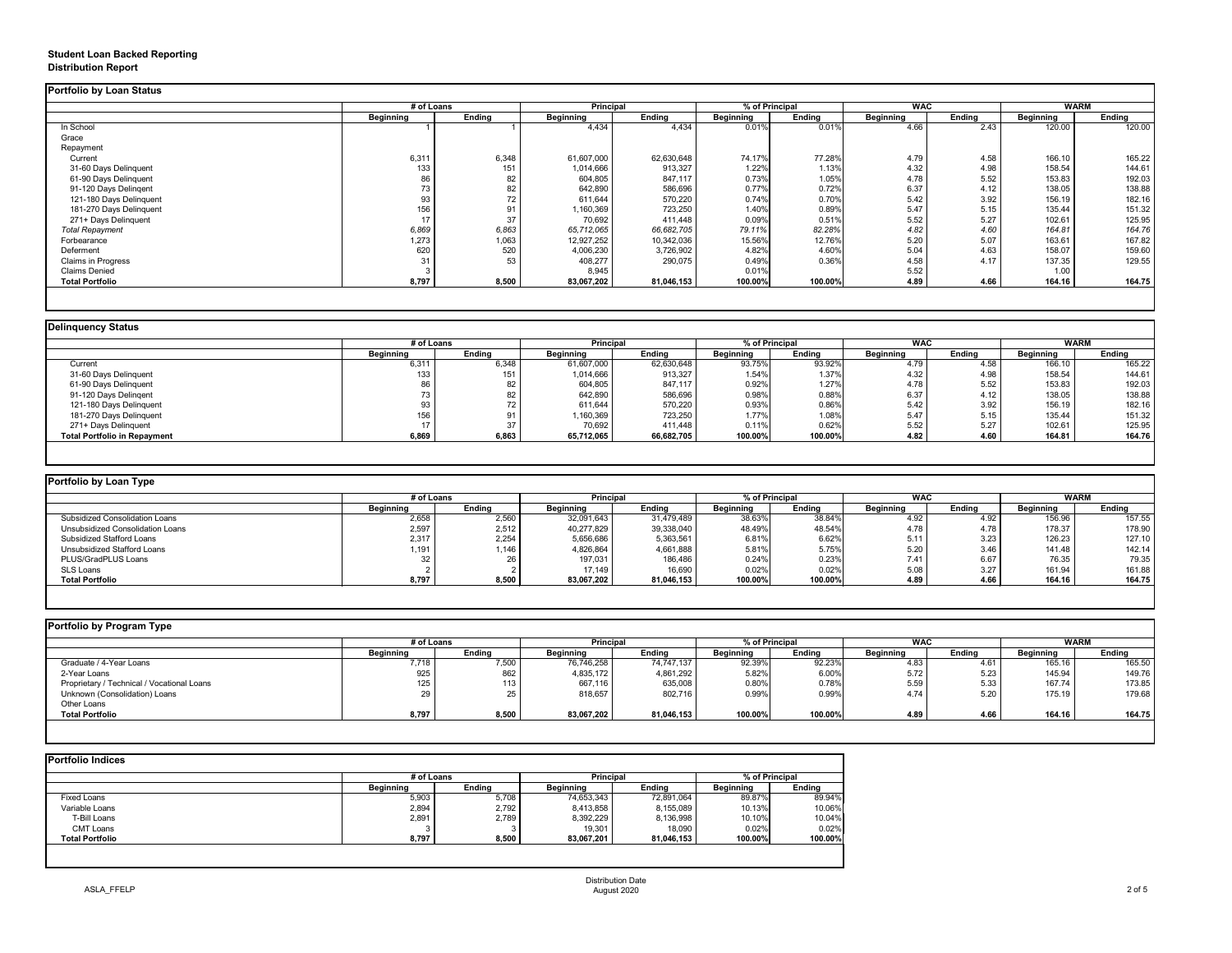**Distribution Date** August 25, 2020 **Collection Period** May 1, 2020, through July 31, 2020

# **Collection Activity**

| <b>Collection Account</b>                                                                    | as of 7/31/2020 |
|----------------------------------------------------------------------------------------------|-----------------|
| Beginning Balance - May 1, 2020                                                              | 2,997,986       |
| <b>Collection Amount Received</b>                                                            | 2,782,926       |
| Recoveries                                                                                   |                 |
| Reserve Account                                                                              |                 |
| <b>Excess of Required Reserve Account</b>                                                    |                 |
| Interest on Investment Earnings                                                              | 854             |
| Capitalized Interest Account (after a stepdown or release date)                              |                 |
| <b>Acquisition Account</b>                                                                   |                 |
| <b>Payments from Guarantor</b>                                                               |                 |
| Special Allowance payments to Department of Education                                        | (124, 258)      |
| <b>Consolidate Rebate Fees</b>                                                               | (202, 290)      |
| <b>Transfer Capitalized Interest Fund</b>                                                    |                 |
| Principal payments, interest payments, administration fees, servicing fees, and trustee fees | (3, 107, 572)   |
| Transfer to Department Rebate Fund                                                           |                 |
| Other Amounts Received in Collection                                                         |                 |
| <b>Total Available Funds</b>                                                                 | 2,347,645       |
|                                                                                              |                 |

| <b>Fees Due for Current Period</b>                                | as of 7/31/2020 |
|-------------------------------------------------------------------|-----------------|
| Indenture Trustee Fees                                            |                 |
| <b>Servicing Fees</b>                                             | 47,277          |
| <b>Administration Fees</b>                                        | 6,754           |
| Late Fees                                                         |                 |
| <b>Other Fees</b>                                                 |                 |
| <b>Total Fees</b>                                                 | 54,031          |
| <b>Cumulative Default Rate</b>                                    | as of 7/31/2020 |
| <b>Current Period's Defaults</b>                                  | 604,855.82      |
| <b>Cumulative Defaults</b>                                        | 59,443,010.86   |
| Loans for which claims have been filed as of applicable month end | 979,561.78      |
| <b>Cumulative Default Rate</b>                                    | 24.15%          |
| Cumulative Recoveries (including reimbursements and collections)  |                 |
| Payments from Guarantor                                           | 58,511,738.04   |
| <b>Borrower Recoveries</b>                                        | n/a             |
| <b>Recovery Rate</b>                                              | 98.43%          |
| <b>Cumulative Net Loss</b>                                        | 931,272.82      |

**Cumulative Net Loss 0.38%**

ASLA\_Collection and Waterfall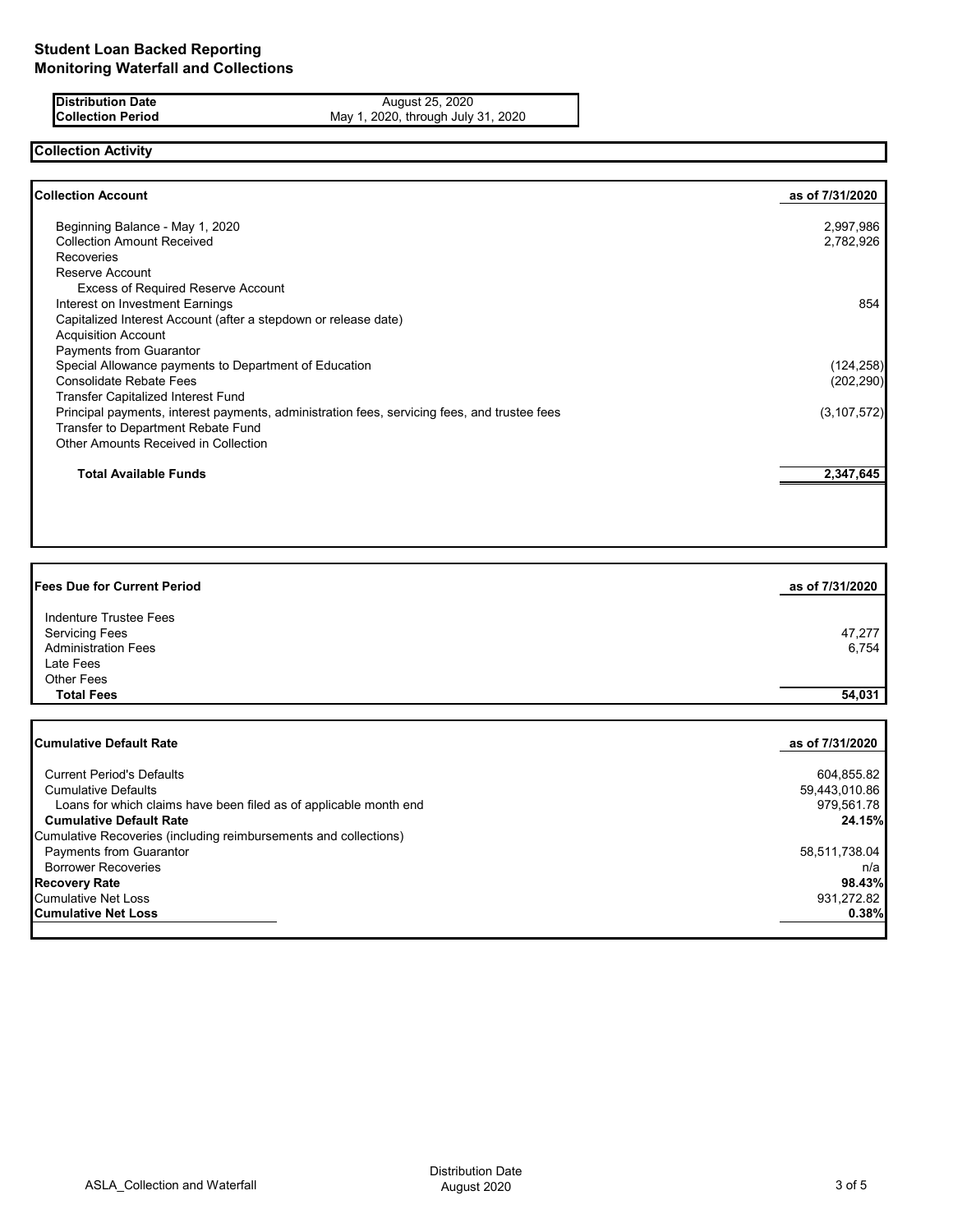# **Waterfall Activity**

| <b>Waterfall for Distribution</b>                                                         | <b>Amount Due</b> | <b>Amount Remaining</b> |
|-------------------------------------------------------------------------------------------|-------------------|-------------------------|
| <b>Total Available Funds</b>                                                              |                   | 2,347,645               |
| First: Payment required under any Joint Sharing Agreement                                 |                   |                         |
| <b>Second: Trustee Fees</b>                                                               |                   |                         |
| Third: Servicing Fees and Backup Servicing Fees                                           | 47,277            | 2,300,368               |
| <b>Fourth: Administration Fees</b>                                                        | 6,754             | 2,293,614               |
| <b>Fifth: Noteholder Interest</b>                                                         | 210,329.65        | 2,083,284               |
| Sixth: Reinstate the balance of the Reserve Fund up to the Specified Reserve Fund Balance |                   |                         |
| Seventh: Noteholder Principal, until paid in full                                         | 2,083,284.35      |                         |
|                                                                                           |                   |                         |
|                                                                                           |                   |                         |

| <b>Quarterly Interest Due</b><br><b>Quarterly Interest Paid</b> | 210,329.65<br>210,329.65 |
|-----------------------------------------------------------------|--------------------------|
|                                                                 |                          |
|                                                                 |                          |
|                                                                 |                          |
| Interest Shortfall                                              |                          |
| Interest Carryover Due                                          |                          |
| Interest Carryover Paid                                         |                          |
| Interest Carryover                                              |                          |
| <b>Quarterly Principal Distribution Amount</b>                  | 2,083,284.35             |
| <b>Quarterly Principal Paid</b>                                 | 2,083,284.35             |
| Shortfall                                                       |                          |
| <b>Total Distribution Amount</b>                                | 2,293,614.00             |

1